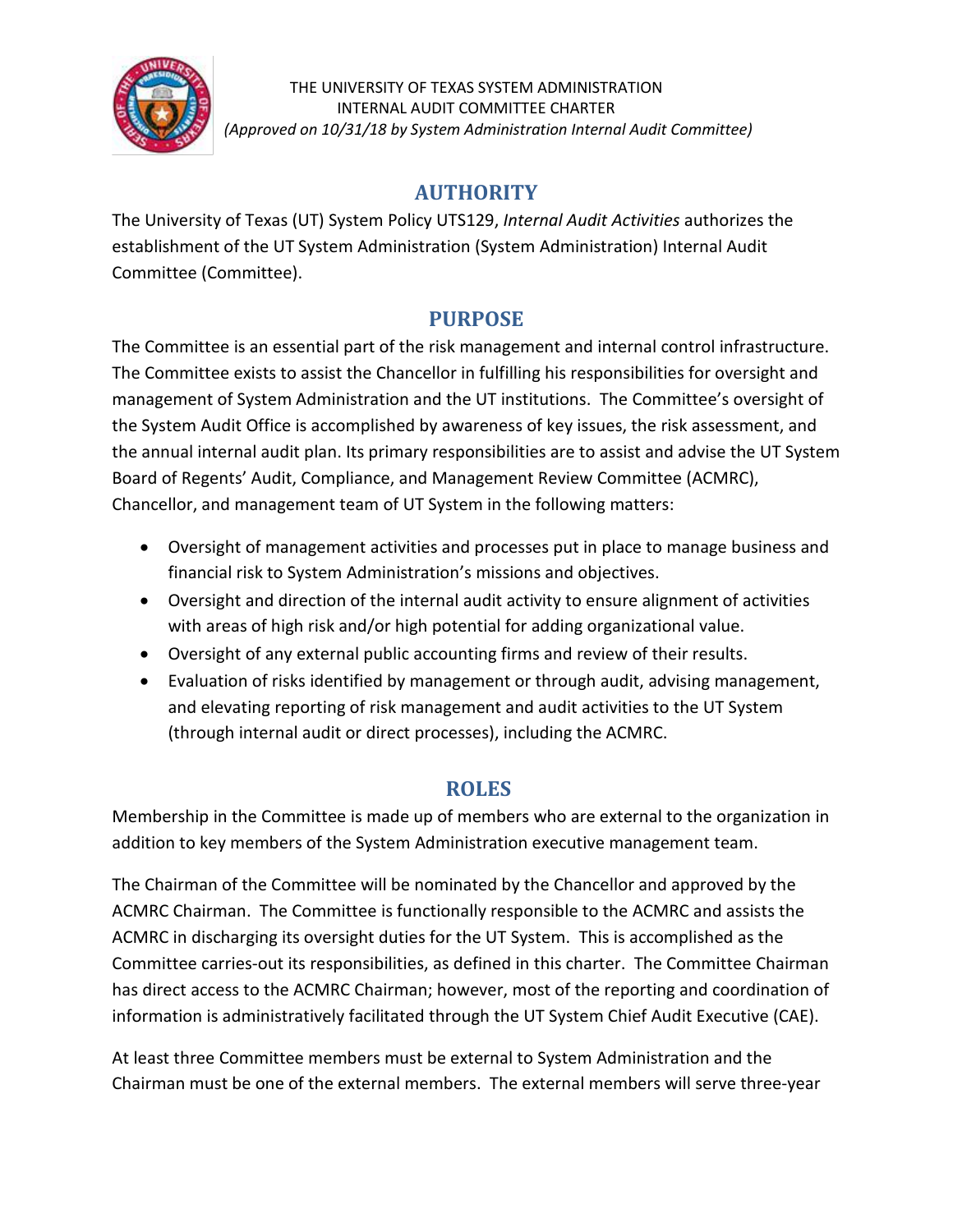

#### THE UNIVERSITY OF TEXAS SYSTEM ADMINISTRATION INTERNAL AUDIT COMMITTEE CHARTER *(Approved on 10/31/18 by System Administration Internal Audit Committee)*

terms with the eligibility to be appointed to one additional three-year term. Members of management may be Committee members or invited guests and should include the Chancellor.

Generally, the external Committee members must be independent and objective, have management or governance leadership experience, and possess skills, which will complement the profile of skills held by the Committee. Such skills include, but are not limited to, financial and technology acumen, academic and healthcare industry awareness, and basic risk and control understanding. The System Audit Office and management can aid members in seeking material and education to maintain current and adequate member skill. All members of the Committee should attend orientation, which is provided by the System Audit Office.

#### **MEETINGS**

The Committee meets quarterly, with the authority to convene additional meetings, as necessary. The meetings should provide for direct communication between the CAE, Committee members, and Chancellor. Evidence of actions taken by the Committee should be reflected in recorded minutes. A majority of members constitutes a quorum and attendance should be recorded in the minutes.

### **RESPONSIBILITIES**

The Committee's specific responsibilities in carrying out its oversight and reporting roles are delineated below.

|                                                                                                                                           | <b>Quarter Due</b> |
|-------------------------------------------------------------------------------------------------------------------------------------------|--------------------|
| <b>GENERAL</b>                                                                                                                            |                    |
| Meet at least four times per year (more frequently as circumstances require<br>or at the request of the Committee Chairman or Chancellor) | 1,2,3,4            |
| Have meeting agenda prepared by the CAE in consultation with the<br>Committee Chairman                                                    | 1,2,3,4            |
| Have approved minutes of meetings maintained by the CAE                                                                                   | 1,2,3,4            |
| Review the Committee Charter and assess performance of the responsibilities<br>delineated in that charter, periodically                   | Periodically       |
| Perform such other functions as assigned by the ACMRC                                                                                     | As Needed          |
| Meet in private executive session as necessary to assess the performance of<br>the internal audit activity                                | 1,2,3,4            |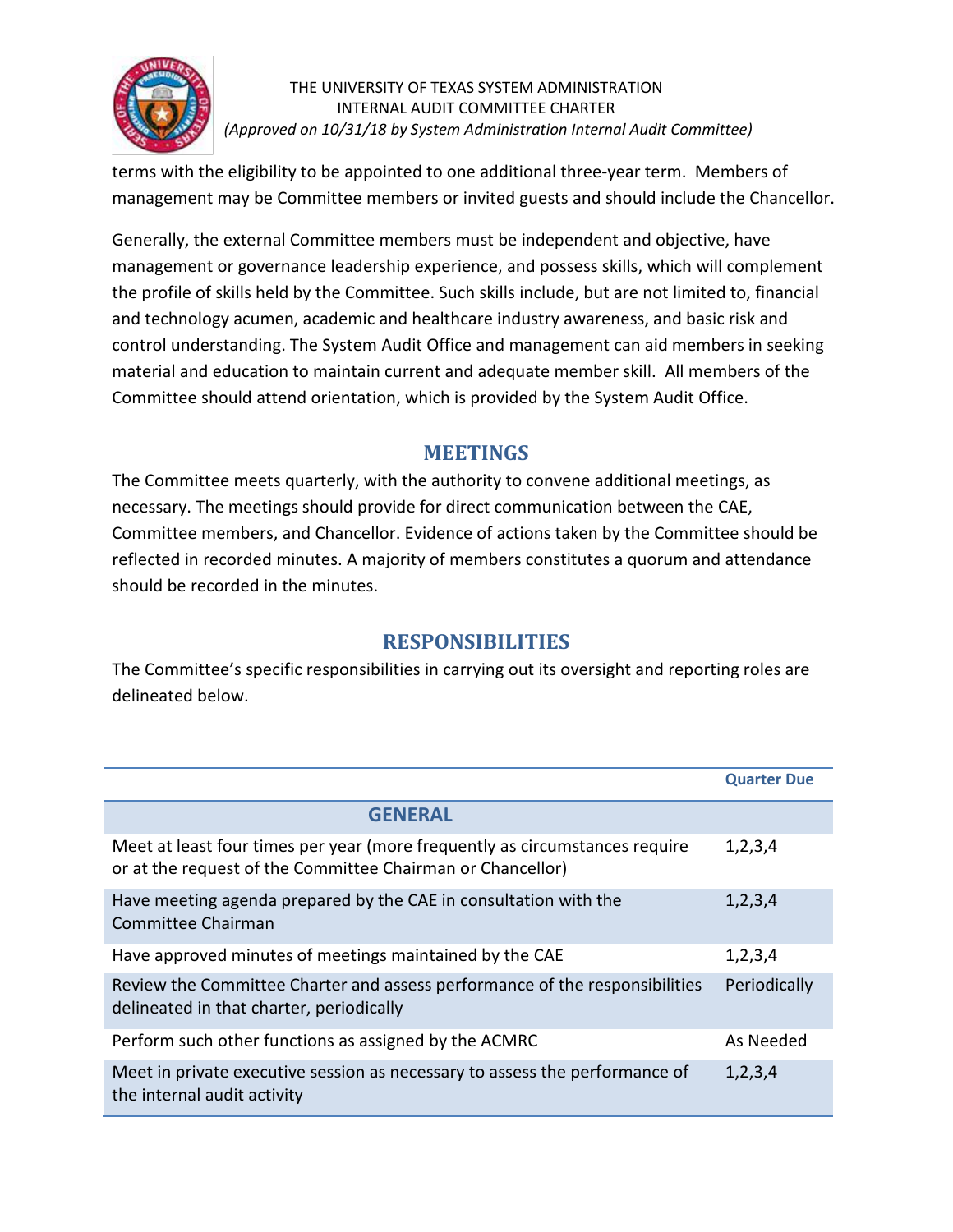

### **OVERSIGHT OF BUSINESS, TECHNOLOGY, AND FINANCIAL RISK MANAGEMENT**

| Determine that System Administration management demonstrates<br>responsibility for identifying and managing business risks; evidenced by clear<br>understanding of these risks and effective response. Business risk responses<br>include, but are not limited to, formal objectives, oversight mechanisms<br>(metrics, reporting, policies & procedures), and established business functions<br>with capable people, adequate process, and sufficient technology. | On-going                   |
|--------------------------------------------------------------------------------------------------------------------------------------------------------------------------------------------------------------------------------------------------------------------------------------------------------------------------------------------------------------------------------------------------------------------------------------------------------------------|----------------------------|
| Review key reports demonstrating the integrity of the organization's financial<br>statements such as:<br>Certifications by management<br>Internal audits of financial information and internal controls<br>٠<br><b>External financial audit results</b><br>٠<br>Reports of management processes and tools for assessment and<br>٠<br>management of fraud                                                                                                           | Periodically/<br>As Needed |
| <b>OVERSIGHT OF THE INTERNAL AUDIT ACTIVITY</b>                                                                                                                                                                                                                                                                                                                                                                                                                    |                            |
| Approve an Internal Audit Activity Charter that is consistent with the Texas<br>Internal Auditing Act and Standards of the Professional Practice of Internal<br>Auditing                                                                                                                                                                                                                                                                                           | Periodically               |
| Review the Internal Audit Activity Charter to ensure it encompasses any<br>required revisions, periodically                                                                                                                                                                                                                                                                                                                                                        | Periodically               |
| Review the risk assessment methodology for capturing applicable business<br>and financial risks for development of the Annual Internal Audit Plan                                                                                                                                                                                                                                                                                                                  | 4                          |
| Review the Annual Internal Audit Plan to ensure appropriate coverage for risks<br>identified in the risk assessment, including coverage of significant financial and<br>information systems                                                                                                                                                                                                                                                                        | $\overline{4}$             |
| Approve the Annual Internal Audit Plan and all changes thereto                                                                                                                                                                                                                                                                                                                                                                                                     | 4                          |
| Review quarterly the status of completion of the Annual Internal Audit Plan                                                                                                                                                                                                                                                                                                                                                                                        | 1, 2, 3, 4                 |
| Receive the results of all completed internal audit engagements                                                                                                                                                                                                                                                                                                                                                                                                    | 1, 2, 3, 4                 |
| Receive reports of confidential internal reporting (hotline activity) related to<br>internal controls, financial management, internal auditing, or external auditing                                                                                                                                                                                                                                                                                               | As Needed                  |
| Review all priority findings and management action plans to address the<br>related recommendations made                                                                                                                                                                                                                                                                                                                                                            | 1,2,3,4                    |
| Monitor the status of management action plans for recommendations to<br>priority findings                                                                                                                                                                                                                                                                                                                                                                          | 1, 2, 3, 4                 |
| Approve utilization of internal audit resources outside the Annual Internal<br><b>Audit Plan</b>                                                                                                                                                                                                                                                                                                                                                                   | As Needed                  |